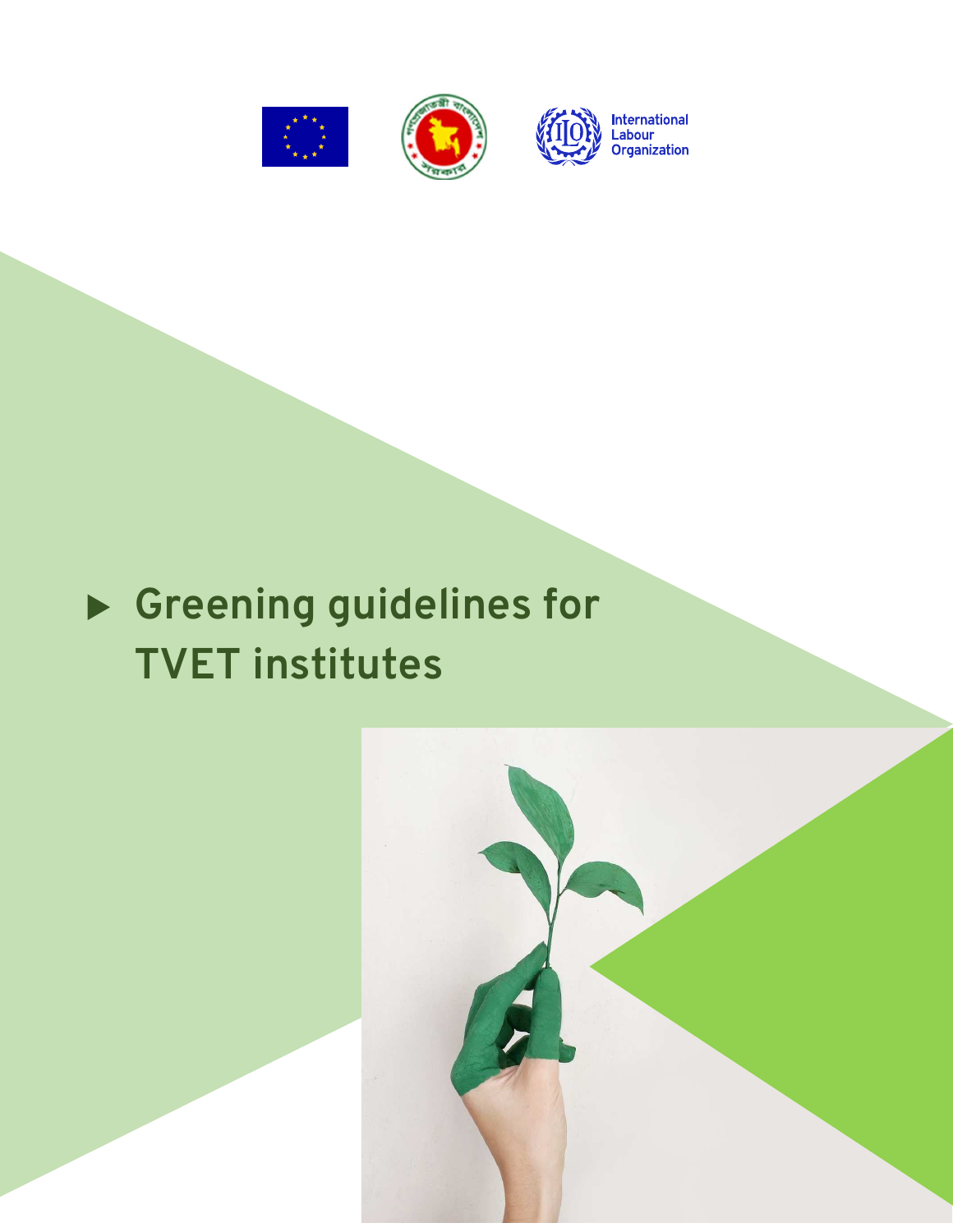|                | <b>Contents</b>                                                          |                |
|----------------|--------------------------------------------------------------------------|----------------|
|                | <b>Introduction: Greening Guidelines for</b><br><b>TVET Institutions</b> | 1              |
| $\overline{2}$ | Significance of the 'greening process' of<br><b>TVET Institutions</b>    | $\overline{2}$ |
| 3              | What is ESD? Implementation of ESD in<br><b>TVET Institutions</b>        | 3              |
| 4              | Greening TVET Institutions: A Systematic<br>Procedure                    | 6              |
| 5              | Conclusion                                                               | 12             |
|                |                                                                          |                |

Prepared by Skills 21- Empowering citizens for inclusive and sustainable growth project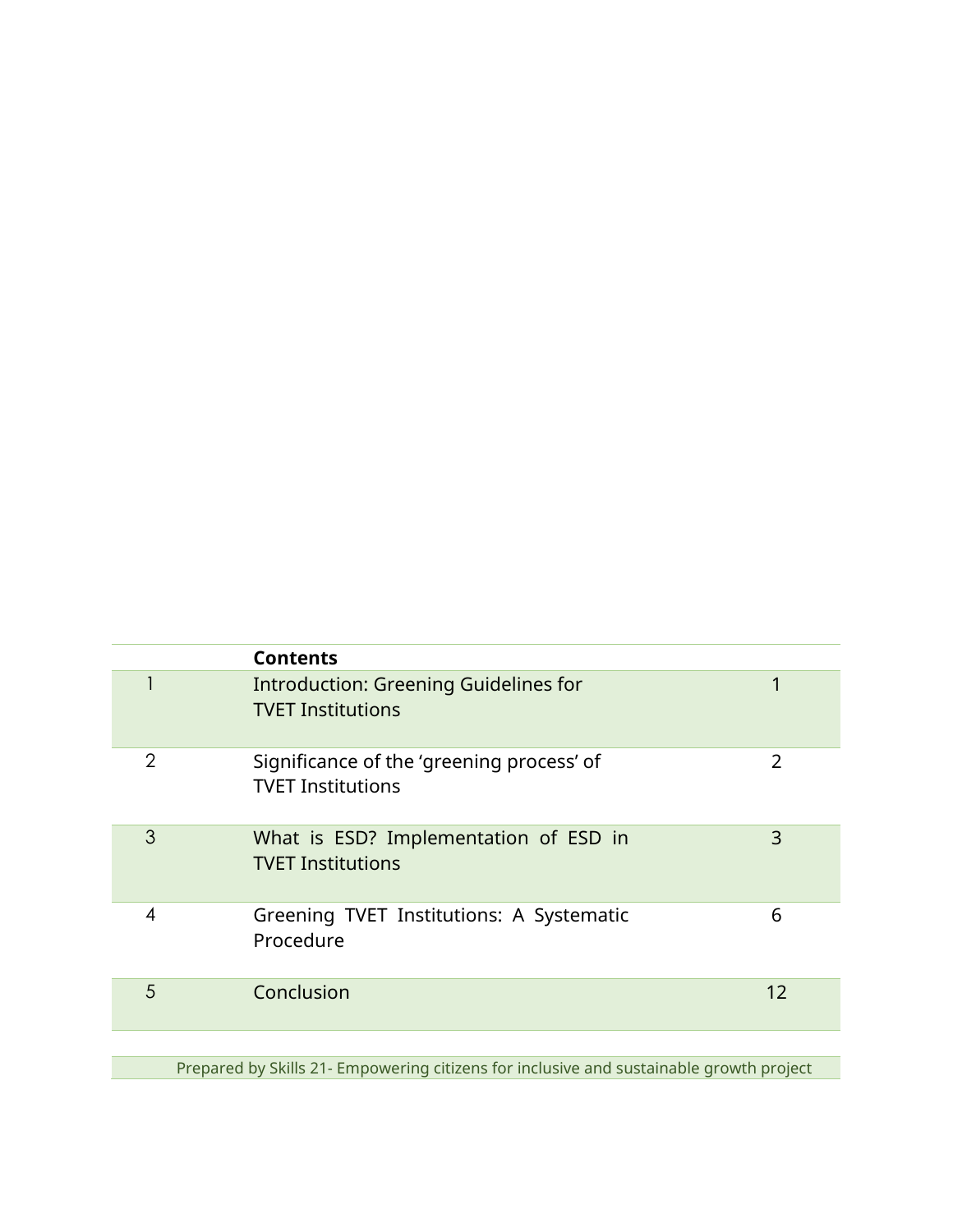# **Introduction**

'Greening' an institution is a method of modifying the institution's awareness, behaviors and activities with the goal of matching them up with the broader principle of sustainability - that is, economically, socially and environmentally responsible. Any aspect of the practices of an organization can be addressed through the greening process. Technical and Vocational Education and Training (TVET) institutions may also engage in greening through a holistic comprehensive framework that aims to improve awareness, expertise and behaviors that could contribute to more productive workplace and community practices. Greening a TVET institution as a whole will make young people active members of the green economy, resulting in increased human well-being and social justice, while reducing environmental risks and ecological scarcity. However, there are several steps, frameworks and guidelines established by the specialized agencies of the United Nations for greening a TVET institution and some of those frameworks and guidelines will be the primary focus of this report.

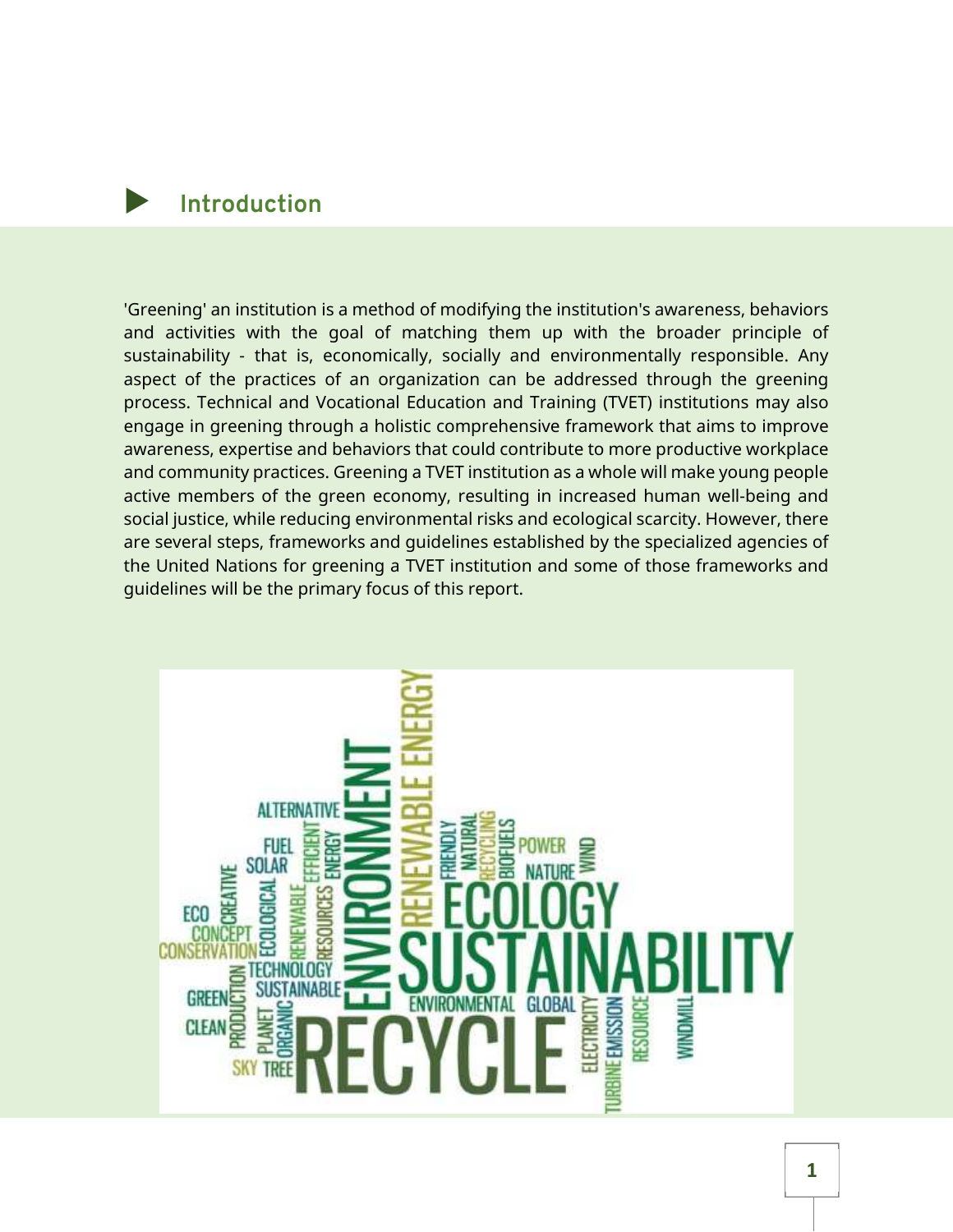

**Figure 1: Significance of the 'greening process' of TVET Institutions** 

# **Significance of the 'greening process' of TVET Institutions**

The knowledge, skills and competencies acquired from TVET can help individuals contribute to the development of a green economy as well as practice sustainable actions in other areas of their life. Hence, greening TVET Institutions, benefits not only the workers/learners but also society as a whole. The four distinctive groups who can actually gain from such a transition include:

• Benefits for Society

To achieve sustainable development, it is vital to have a cultural transition that can be maintained by the employees with appropriate abilities. The living standards of the nation are likely to get better if the National Green Growth Action Plan is implemented, particularly concerning the limitation of air and water pollution. This

plan can be brought into action by competent workers who will be well trained with applied technologies. Moreover, new jobs will be created in a green economy and to acquire these jobs TVET will equip people with the appropriate skill requirements.

Benefits for Industry

Greening the TVET institutions will not only strengthen one industry but the economy as a whole will be benefited by well-educated workers who can recognize the environmental demands coordinated in each field of job and will be trained in the related green skill sets. The working environments of the organizations will be better on the grounds that workers will be learning in their vocational training how to act accurately and how to maintain a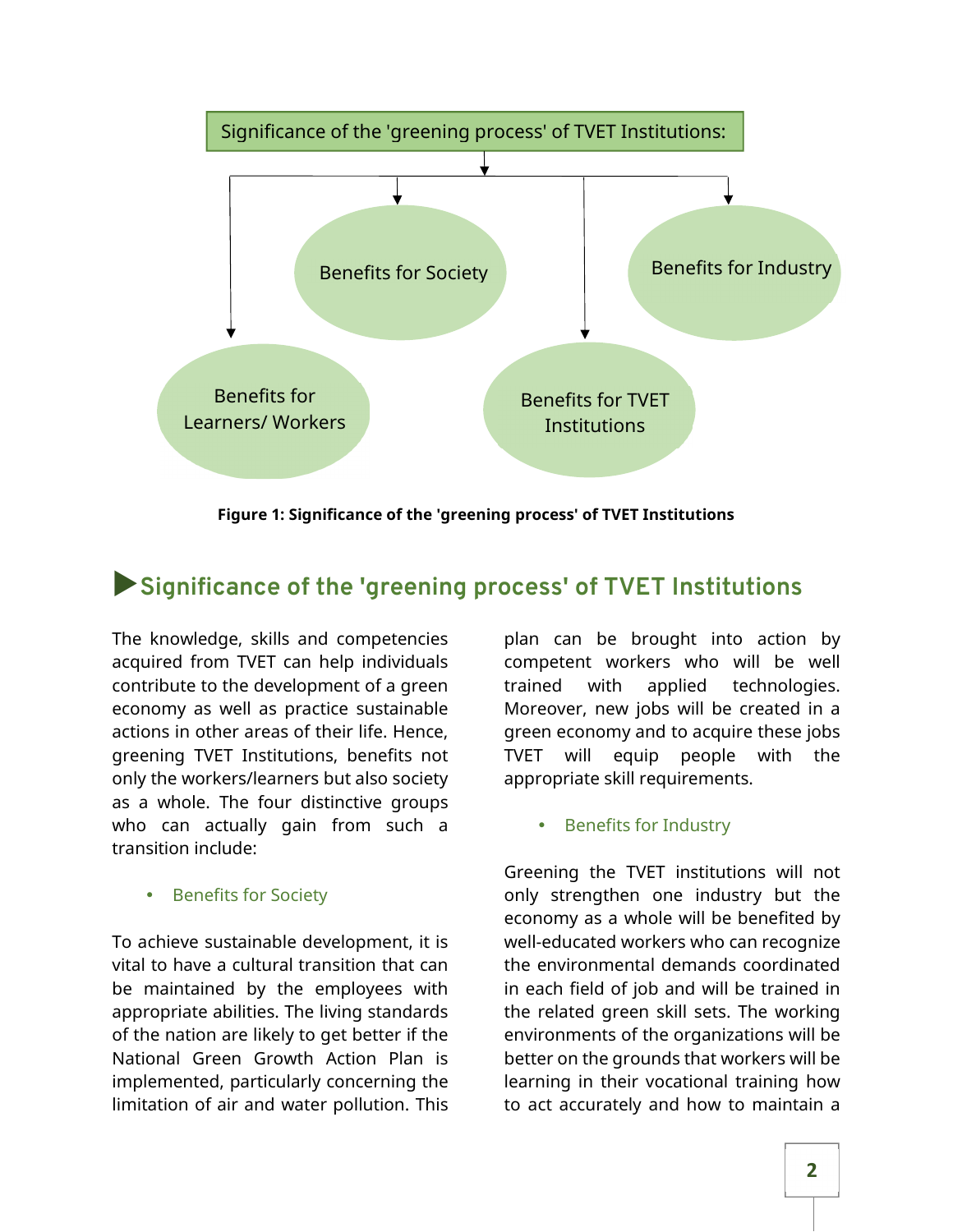strategic distance from dangers and harms in the workplace.

• Benefits for Learners/ Workers

The incorporation of green skills in all training courses, as well as the provision of green technology specializations in conventional training courses, would improve graduates' work opportunities. In addition, the change of the working environment brought on by proper occupational actions and awareness of the requirements to be considered would decrease the risk of mistakes in the workplace and occupational hazards. On the other hand, if the teachers or the superiors value the commitment of

learners and workers towards greening activities, job satisfaction will increase.

• Benefits for TVET Institutions

TVET institutions themselves will be most fortunate to enjoy the benefits of the greening process. The reputation of a TVET institution is strengthened by being role-models for eco-friendliness. Greening can be a quality feature of TVET which means that the performance of vocational colleges will get better. In addition they can become strategic partners to develop sustainable development in the nation and act as a source of inspiration for other industries to bring changes in their business models.

# **What is ESD? Implementation of ESD in TVET Institutions**

Education for Sustainable Development (ESD) is a concept which implies that the world's existing education and training system should be utilized together with the public awareness system to implement sustainable development efficiently. Greening TVET can contribute to transforming learning and training to address the need for sustainable development. The United Nations motivates colleges, universities and communities to move forward with the ESD and the new SDGs. The Global Action Programme (GAP) also targets to accelerate and expand existing interventions in all stages and fields of education and training, precisely the TVET. However, according to *Agenda 21*, ESD comprises four thrusts of activities:

- Improve basic education
- Reorient existing education to address sustainable development
- Develop public understanding and awareness
- Training (to advance sustainability across all sectors)

Greening of TVET is firmly situated in the second and fourth spheres of activities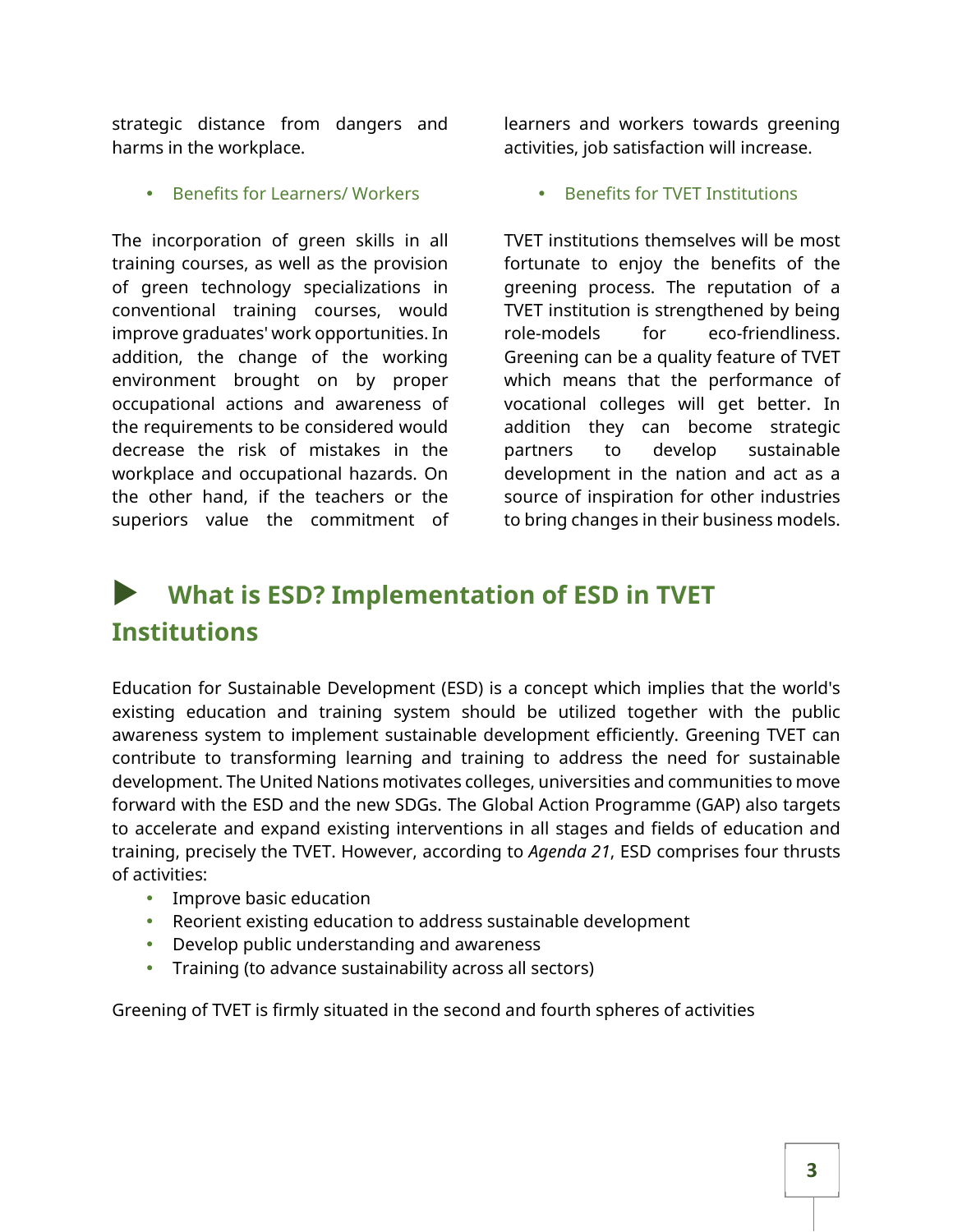ESD can be implemented in TVET Institutions by a framework of Five Approaches and they are: Greening the campus, greening the curriculum and training, greening research, greening the community and workplace and greening the institutional culture.



### **1. GREENING THE CAMPUS**

It seeks to encourage integrated campus management in order to improve operational sustainability frameworks. It is structured to ensure that sustainability standards are implemented; that resources are utilized; and that financial incentives and rewards for the organization are generated.



**2. GREENING THE** 

It seeks to incorporate sustainability into current curricula and training. It seeks to align both the program and instruction with sustainability content and green skill sets. In the phase, teachers and trainers are exceedingly groomed with the skills required to provide

It seeks to encourage and incorporate sustainability in the fields of research theory, substance, ideology and principles. It is through this method that organizations can participate in the gathering and distribution of data that is valuable to the learning community. Actors at the institution aim to explore the implementation of sustainable methods and to build solutions collectively.

**CIRRICULUM AND TRAINING** appropriate content throughout field of studies or in a particular field of expertise.



# **3. GREENING RESEARCH**



**4. GREENING THE COMMUNIYTY AND**  It aims to co-develop and align sustainability strategies and programs with organizations and communities that can embrace common priorities and become the benchmark for sustainable workplace practices and sustainable lifestyles.

*EENING THE* **INSTITUITIONAL CULTURE** It seeks to integrate sustainability into all facets of the organization. Greening culture is where sustainable development could be an essential component of both the institution's strategies and plans, where the gains are conveyed by stakeholders and are apparent in a number

**Figure 2: Five approaches to sustainability in TVET Institutions**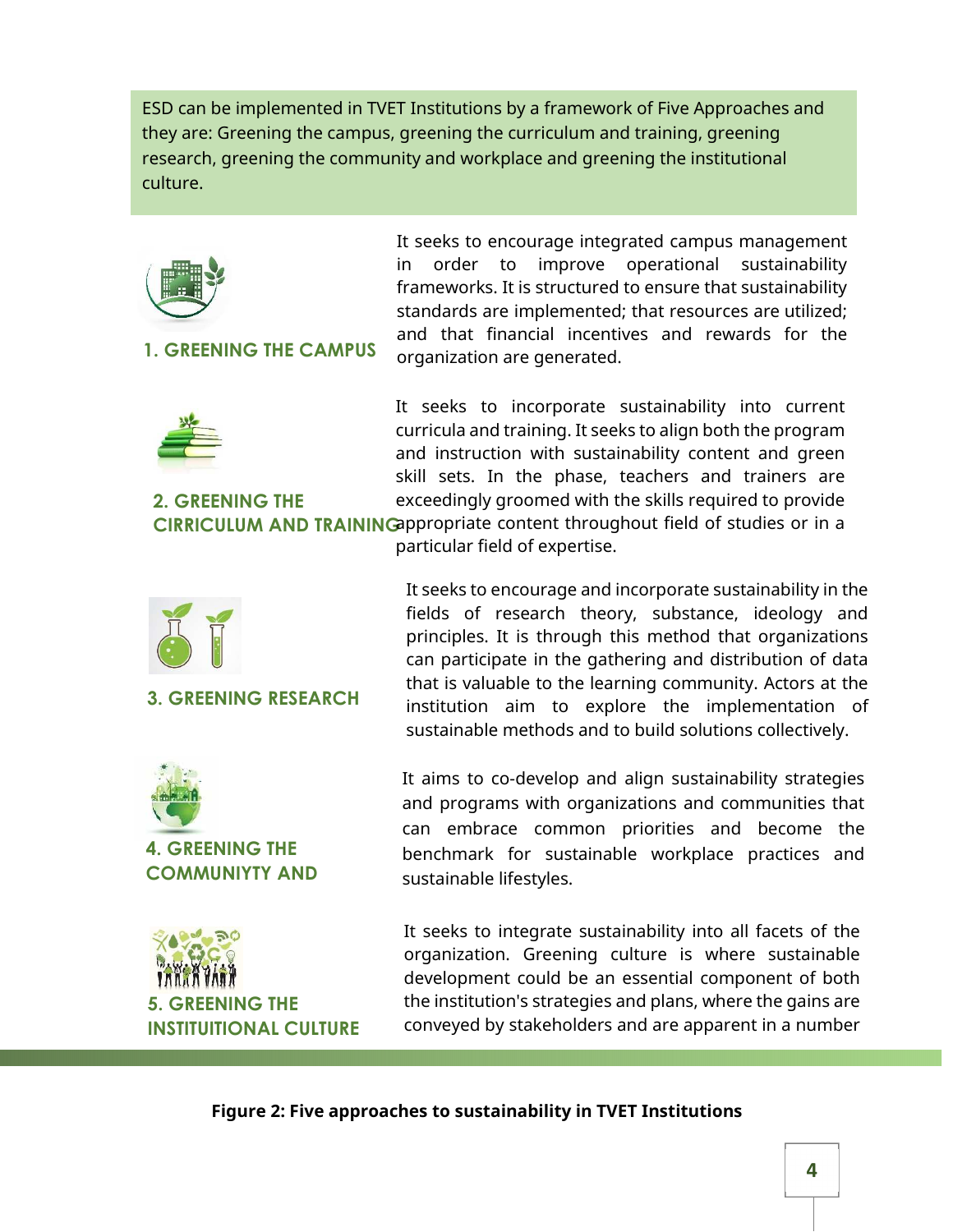# **Implementing ESD into TVET Institutions**

### 1. Green Campus:

- Place notices above light switches to remind people to turn lights off if there is enough daylight or when lights are not being used.
- Do not use electricity-requiring decorations.
- To reflect the sun and heat outwards, use light colored curtains.
- When using air-conditioning systems, shut doors and windows.
- To take advantage of natural light, put the workspace closer to the windows.

### 2. Green Curriculum:

- Integrate green skills and environmental knowledge in curriculum.
- Capacity development of teachers and instructors.
- Practical studies on the regulation, installation and maintenance of wastewater treatment and drainage system equipment.
- Add new courses that focuses on renewable energy or resource efficiency.
- Enhance explorative learnings by means of appropriate facilities.

### 3. Green Research:

- Check the best technologies, equipment and processes to enhance building energy efficiency in order to reduce energy usage.
- Calculate and compare costs and monetary impact of, for example, various lighting systems or energy-saving processes in classrooms.
- Research how human commitment and attitudes can better be improved in order to conserve resources and / or to contribute to the growth of a green culture
- Test and compare the efficiency and efficacy of various forms of solar systems.

# 4. Green Community:

- Offer formal and / or informal training (on installation of solar heaters, operation of biogas plants etc.)
- Provide supporting projects to solve local problems (insertion of PV based lighting systems, improvement of water supply and / or waste water management).
- Provide awareness programmes for local business on sustainability topics.

# 5. Green Culture:

- Involve staff and students in improvement process.
- Initiate public relation activities to showcase green activities.
- Clean classrooms, workshops, and school yards once in a week by students.
- Plant trees around the school to create greener space.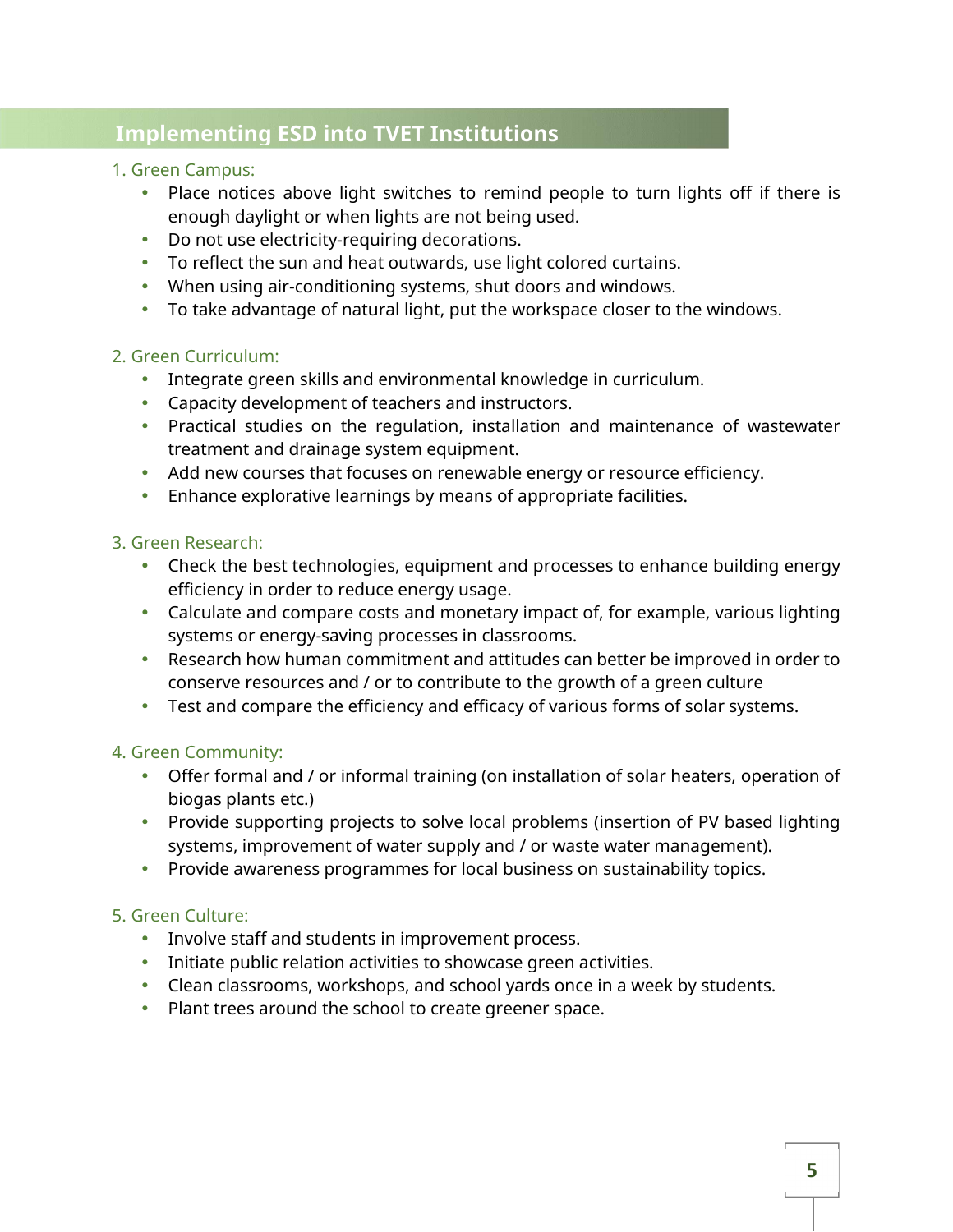# **Greening TVET Institutions: A Systematic Procedure**

According to Skills for Green Job (S4GJ) (2014), UNESCO and UNESCO-UNEVOC International Centre for TVET, the greening process of TVET Institutions consists of several steps and they comprehensively include:



**Figure 3: Greening TVET Institutions- A systematic procedure**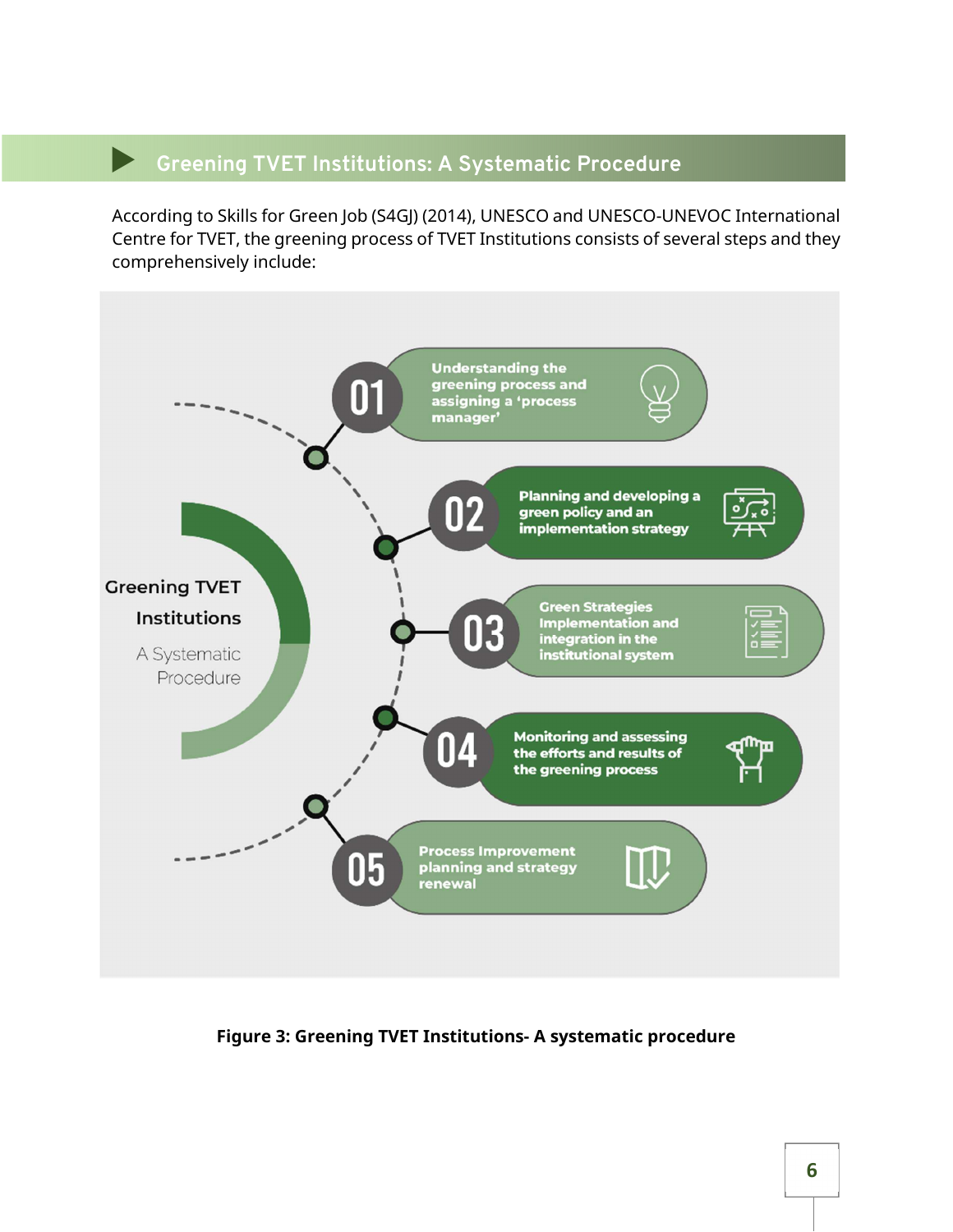• Understanding the greening process and assigning a 'process manager':

The Greening of TVET Institutions process encourages those interested in teaching and learning to participate in an institution-wide approach. The strategy, as a whole, boosts capacity-building skills that allow people to actively participate in green economies, sustainable and climate-resilient societies, and to undertake decent, lifetime working opportunities. Greening education and training is a method to integrate what may be termed 'institutional DNA' into the very ethos of the institution, to be conveyed to the immediate population of the institution and to be monitored and assessed over a period of time. Greening should not be an endpoint but rather a continuous and evolving process, as demands and possibilities arise within the organization, workplace and society at large. Like any other process, greening a TVET institution requires someone who takes the responsibility and controls and runs the process. This person is called the 'process manager'. For greening purposes, he or she is the ultimate contact person of the respective TVET organization. The suitable positions in the TVET for becoming a process manager on greening can be Marketing Expert, Facility Manager, Quality Manager, etc. who possesses skills like basic technical understanding, enthusiasm for the subject of greening, communication skills, sound knowledge of the greening TVET institution concept and many more.

In addition to the assignment of process manager, a green committee should be set up. All stakeholders should be embodied by the Green Committee; it is the central portal for introducing greening practices and it is positioned in the strategic level. The process manager assumes the tasks and responsibilities of the members of the committee. The timing of the meetings is dependent on demand; nevertheless, once every quarter, it should take place. Some of the tasks of the green committee are listed below:

- Ensure the participation of all school system partners in the decision-making process
- Integrate the greening initiative into the school growth plan
- Ensure recognition and "open doors"
- Guide and coordinate the greening process at school
- Assist the Process Manager and action teams

For the systemic implementation of green problems, a study of the direct and indirect environmental implications and a review of the environmental impacts of the TVET organization are required. The environmental review is critical to understanding the current environmental situation in the organization and lays the foundation for the greening program of TVET College. The context to which the assessment should refer to must be specified. It could be a whole institution, a premise or a workshop. It can also be possible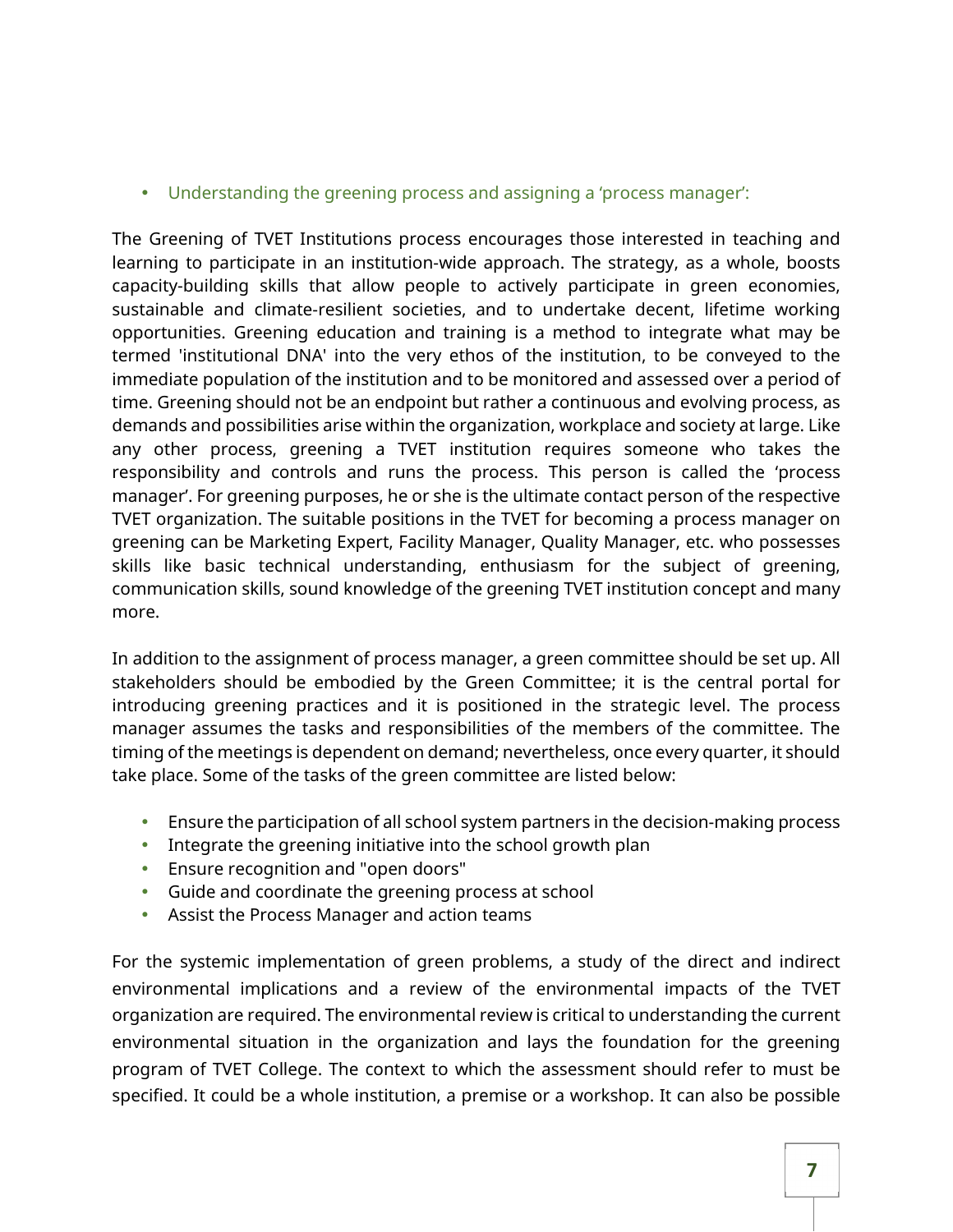that it is concentrated on one topic such as electricity, water, waste, or on a variety of subjects. The greening process should focus on ecologically relevant environmental problems and where TVET has the ability to improve its output

• Planning and developing a green policy and an implementation strategy:

The transition of a whole organization into a stronger service for its students and communities demands planning and preparing with considerable insight. The planning represents green agenda and tactic that offers information on:

- targets,
- initiatives,
- time-lines, and
- obligations

If the TVET is at an early stage of greening, it should concentrate on a few relevant topics such as energy conservation or waste control. The organization should also understand how the efficiency of the school/college can be enhanced in relation to these topics.

- The strategies should be kept *rational*, in line with the technological facilities, budget, plans, school holidays, and graduation dates.
- Related fields of action need to be established, based on the findings of the environmental assessment.
- Concrete goals and development steps or programs must be inferred for the selected field of operation.
- Improvement prospects that are quickly introduced and incur little to no losses are of particular importance.

It is strongly advisable to provide comprehensive documentation of the individual interventions in terms of a map. Responsible people, projected expenses, and the final date will be reported alongside this very measure. Greening activities should be enforced or supervised by the respective accountable individuals or action teams.

• Green strategies implementation and integration in the institutional system: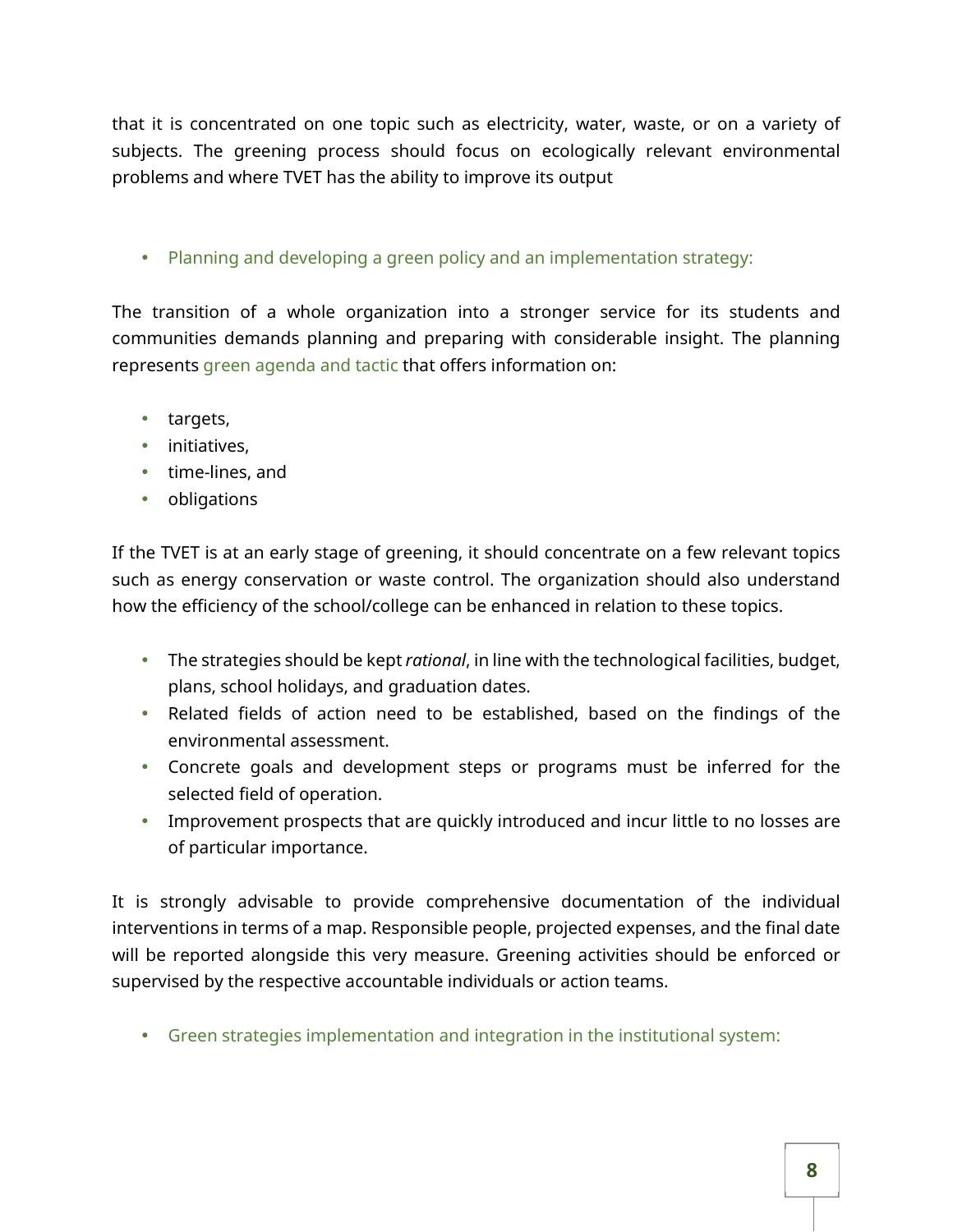This step focuses on developing an implementation strategy. If the existing conditions have been identified, goals have been set and a roadmap has been drawn up, the next step will be the development of a policy and the start of execution.

- TVET organizations must incorporate the Institutional Greening Plan (IGP) in a transparent and inclusive manner.
- A strong message is required to ensure that each faculty, department or unit is dedicated to a shared goal.
- Departmental duties should be delegated to individual employees or groups.
- To create momentum, the program should begin with a sequence of acts intended to deliver short-term milestones.
- Plans should be developed for achievements that are obviously apparent and depending on the required outcomes.
- Linkages and collaborations with other government initiatives should be created.

These step by step policies would save organizations from pursuing initiatives and distributing resources that often lead to dissatisfaction when there is a shortage of resources or skills within an organization. The allocation of investment is a critical step that is being pursued by all. Energy, water and waste management benefits are a focal point of focus for several initiatives. Tangible advantages can come from several minor activities distributed across the entire campus, and these gains can be reinvested in the cycle. Many massive physical investments, such as boilers and insulation, go unnoticed by many but can lead to major cutbacks in overhead expenses. The procurement of human capital is also a vital aspect of the operation. It needs attention and thought to pick the best faculty members to transmit messages to others to lead the preparation of other faculty members and to organize the programme.

• Monitoring and assessing the efforts and results of the greening process:

Guiding the continual process of transformation through monitoring and assessment is an essential component for greening an institution. This component follows a sequence of actions and they are:

- The reason for monitoring needs to be established
- The scope needing assessment should be clarified
- A framework of monitoring and assessment should be developed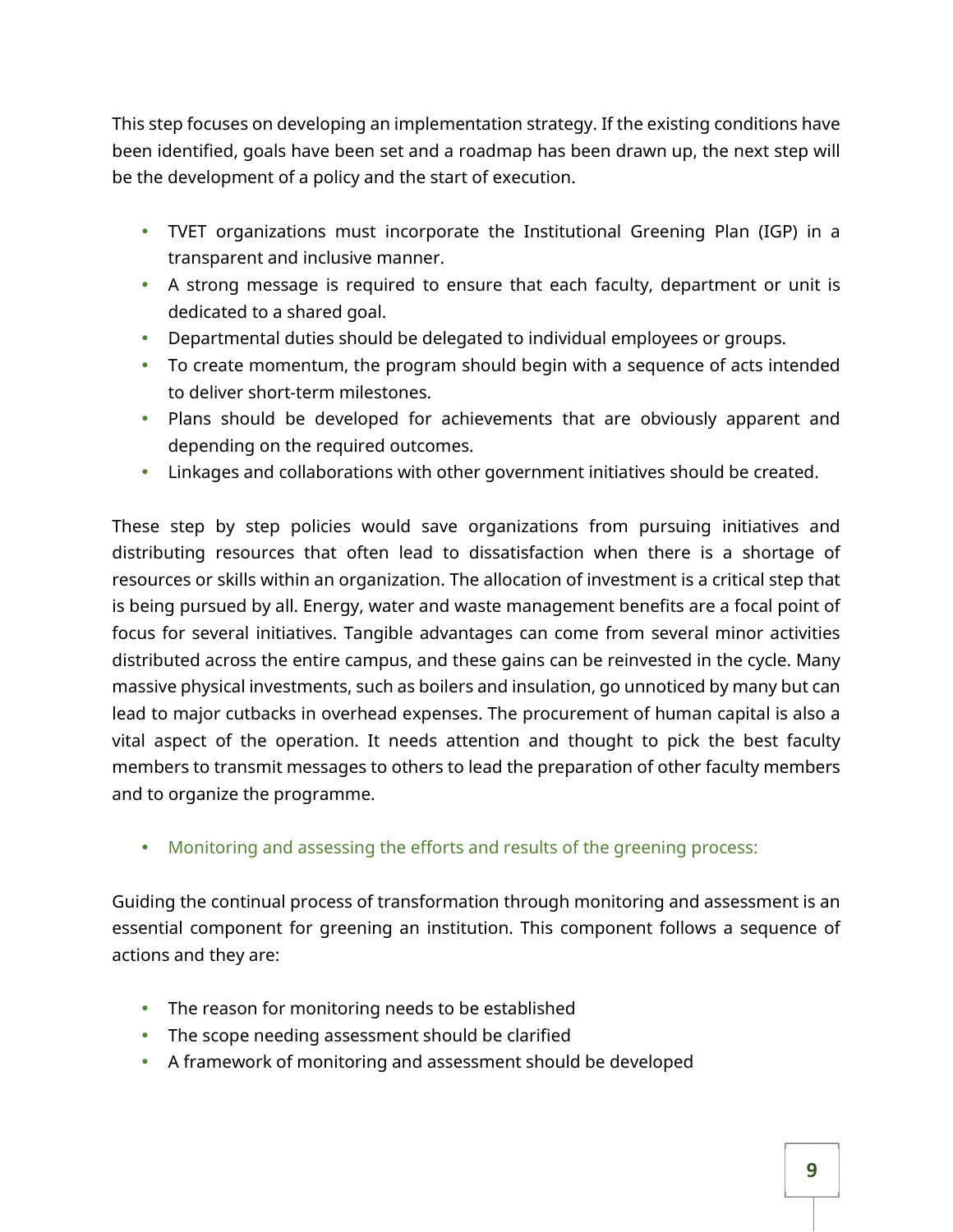The assessment of actual success in each sustainability strategy for TVET organizations allows for tracking progress on the basis of a collection of goals and predetermined performance measures. However, development in TVET greening is experimentally and numerically measurable. It is easier to calculate factors such as the number of classes and students, but other important aspects are not so easy to estimate and need to be qualitatively measured. Useful assistance may be offered by tools for measuring and tracking the development. They can be tailored to meet the level of progress required to be tracked and the intended results to be accomplished.

• Process Improvement planning and strategy renewal:

Even after a successful implementation of a strategy there is always a possibility of things going not in the predetermined direction and the objectives of the process get partially achieved. In such circumstances,

- The identified problems should be eliminated
- The greening process needs to be redesigned
- The greening strategy should be made suitable, sustainable, and effective.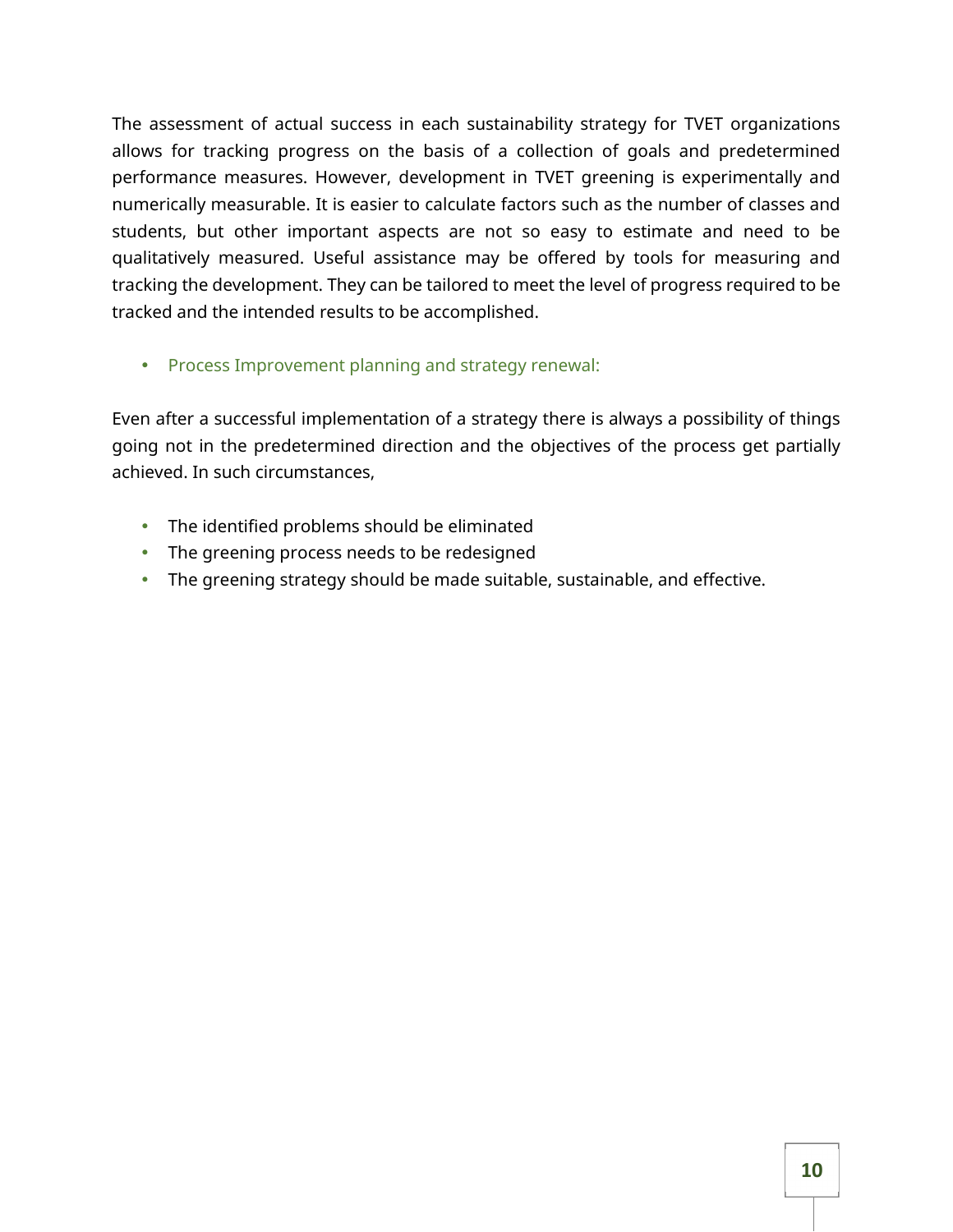It is necessary for senior management to be involved, since it is their job to evaluate greening practices in order to make sure their ongoing acceptability, sufficiency and success. In consideration of the audit findings, changing situations and the dedication to quality growth, the management analysis will discuss the potential needs for changing the green strategy, focus points, goals and practice.



#### **Target 4.3**

Equal access for all women and men to affordable and quality TVET, including university.

#### **Target 4.4**

Increase the number of youth and adults who have the relevant skills, including technical and vocational skills for employment, decent jobs and entrepreneurship

### **Target 4.5**

Eliminate gender disparities in education and ensure equal access to all levels of education and vocational training for the vulnerable, including persons with disabilities, indigenous peoples and children in vulnerable situations.

### **Target 4.7**

All learners acquire knowledge and skills needed to promote sustainable development, including among others through education for sustainable development and sustainable lifestyles, human rights, gender equality, promotion of a culture of peace and nonviolence, global citizenship, and appreciation of cultural diversity and of culture's contribution to sustainable development.



### **Target 6.4**

Increase water-use efficiency across all sectors and ensure sustainable withdrawals and supply of freshwater

#### **Target 6.3**

Improve water quality by reducing pollution, eliminating dumping and minimizing release of hazardous chemicals and materials



### **Target 8.6**

Reduce the proportion of youth not in employment, education or training

### **Target 8.9**

Implement policies to promote sustainable tourism that creates jobs and promotes local culture and products



#### **Target 13.3**

Improve education, awareness-raising and human and institutional capacity on climate change mitigation, adaptation, impact reduction and early warning.



**Figure 4: TVET in the UN sustainable development goals, Part of the 2030 agenda for sustainable development**